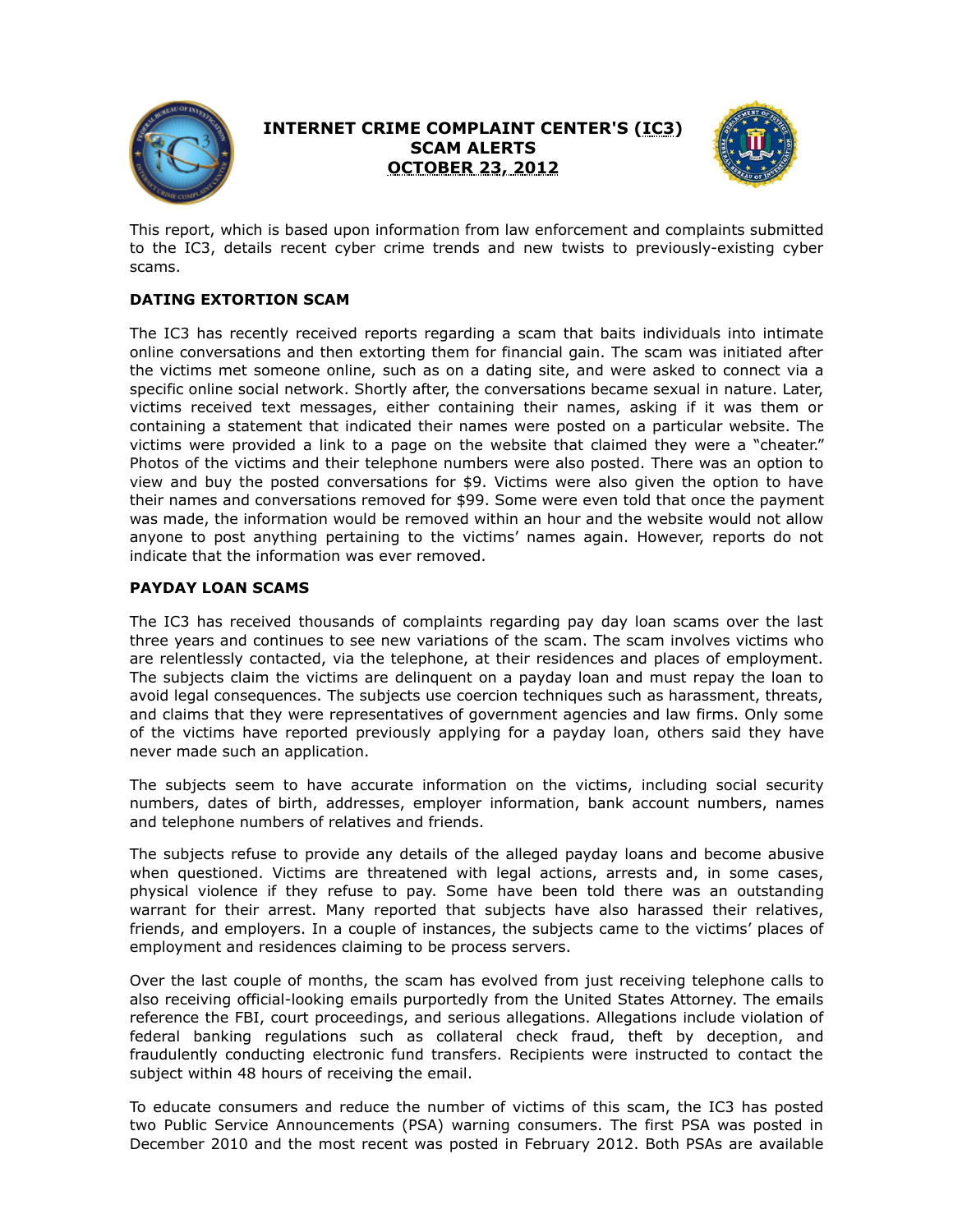### **Dark Reading posted the following article on September 18, 2012:**

#### **NEW TDSS/TDL4 MALWARE INFECTS 46 OF FORTUNE 500**

New Domain Generation Algorithm-Based Malware Claims At Least 250,000 Victims

A new iteration of TDSS/TDL4 malware has infected at least 250,000 victims, including 46 companies in the Fortune 500, researchers said Monday.

According to a new report on the TDSS/TDL4 malware published by security firm Damballa, the new attack is using domain generation algorithm (DGA)-based communication for command-and-control (C&C).

Used by Murofet, Sinowal and the recent Mac-based Flashback malware, DGA communications techniques are being used to successfully evade detection by blacklists, signature filters and static reputation systems, and to hide C&C infrastructure, Damballa reported.

TDSS/TDL4 is malware known to infect the master boot record (MBR) of computers, making it resistant to common practices in remediation. It has been described as the "indestructible" botnet, with the ability to act as a launch pad for other malware. At one point it was reported as having infected over 4.5 million victims.

A total of 85 hosting servers and 418 unique domains were identified as being related to the new TDSS/TDL4 threat, Damballa said. The top three hosting countries for the C&C servers are Russia (26 hosts), Romania (15 hosts) and the Netherlands (12 hosts).

"By adding elusive DGA C&C capabilities to malware that already evades detection and circumvents best practices in remediation by infecting master boot records, TDL4 is becoming increasingly problematic," said Manos Antonakakis, director of academic sciences for Damballa.

"With its known ability to act as a launch pad for other malware and TDSS' history of subleasing access to their victims, these hidden infections in corporate networks go undetected for long periods of time," Antonakakis said.

#### **Net-Security.org posted the following article on September 25, 2012:**

#### **TOP WORDS CYBER CRIMINALS USE IN FAKE EMAILS**

The top words cybercriminals use create a sense of urgency, to trick unsuspecting recipients into downloading malicious files. The top word category used to evade traditional IT security defenses in email-based attacks relates to express shipping, according to FireEye.